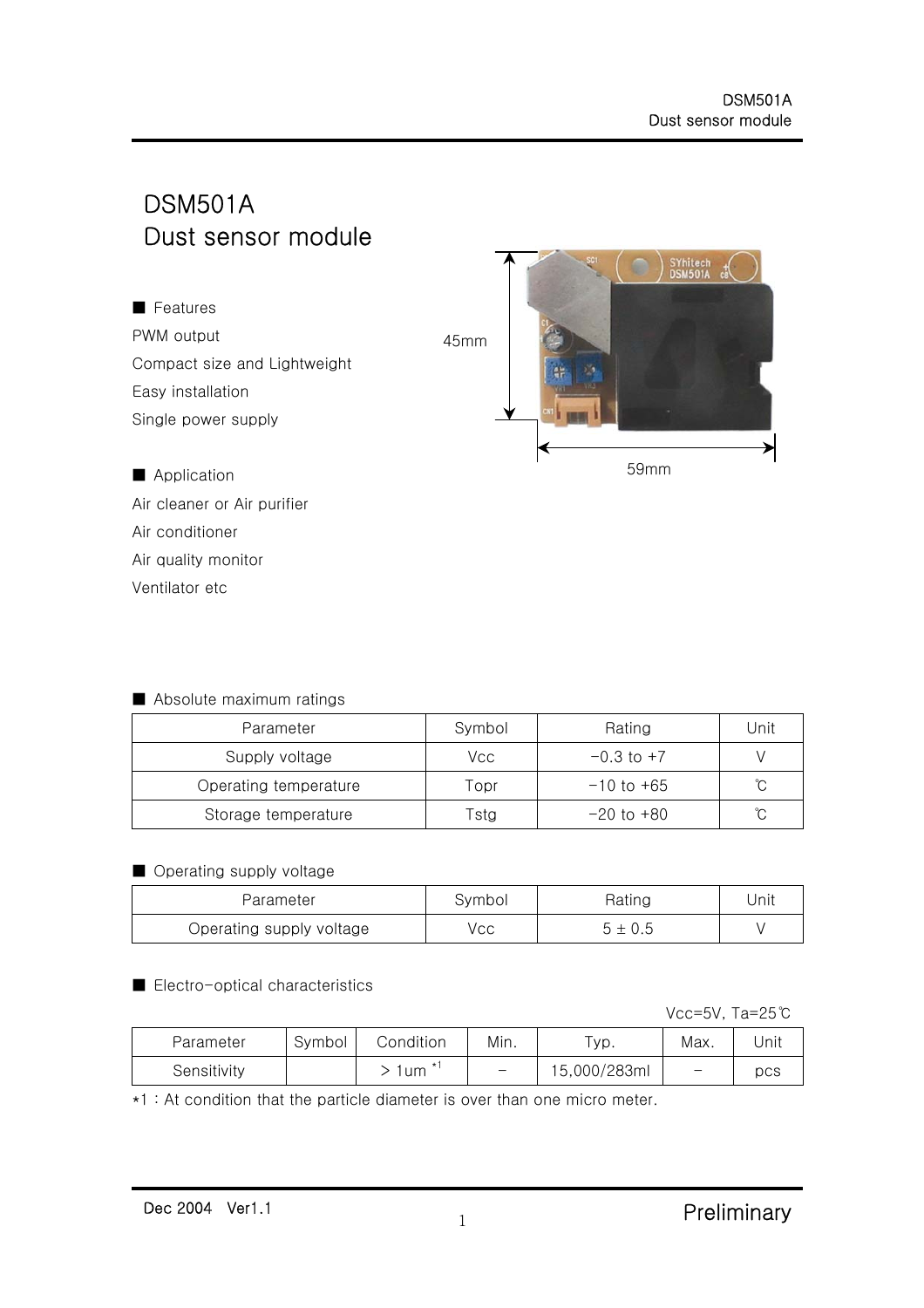## 1.0. DEVICE OVERVIEW

This specification applies to the characteristics of model No. DSM501A.

The dust sensor module DSM501A is low cost, compact size for a particle density sensor.

\* Quantitative particle density measurement with the principle of particle counter.

\* Fine particles of which diameters are bigger than one micron could be detected with high sensitivity.

- \* Inside heater realizes the self-air taking.
- \* One control contact and two output contacts

A block diagram is illustrated in figure 1.1. The DSM501A consists of :

- \* Light Emitting Diode (LED) Lamp
- \* Detector
- \* Signal amplifier circuit
- \* Output drive circuit 1
- \* Output drive circuit 2
- \* Heater



#### FIGURE 1.1. BLOCK DIAGRAM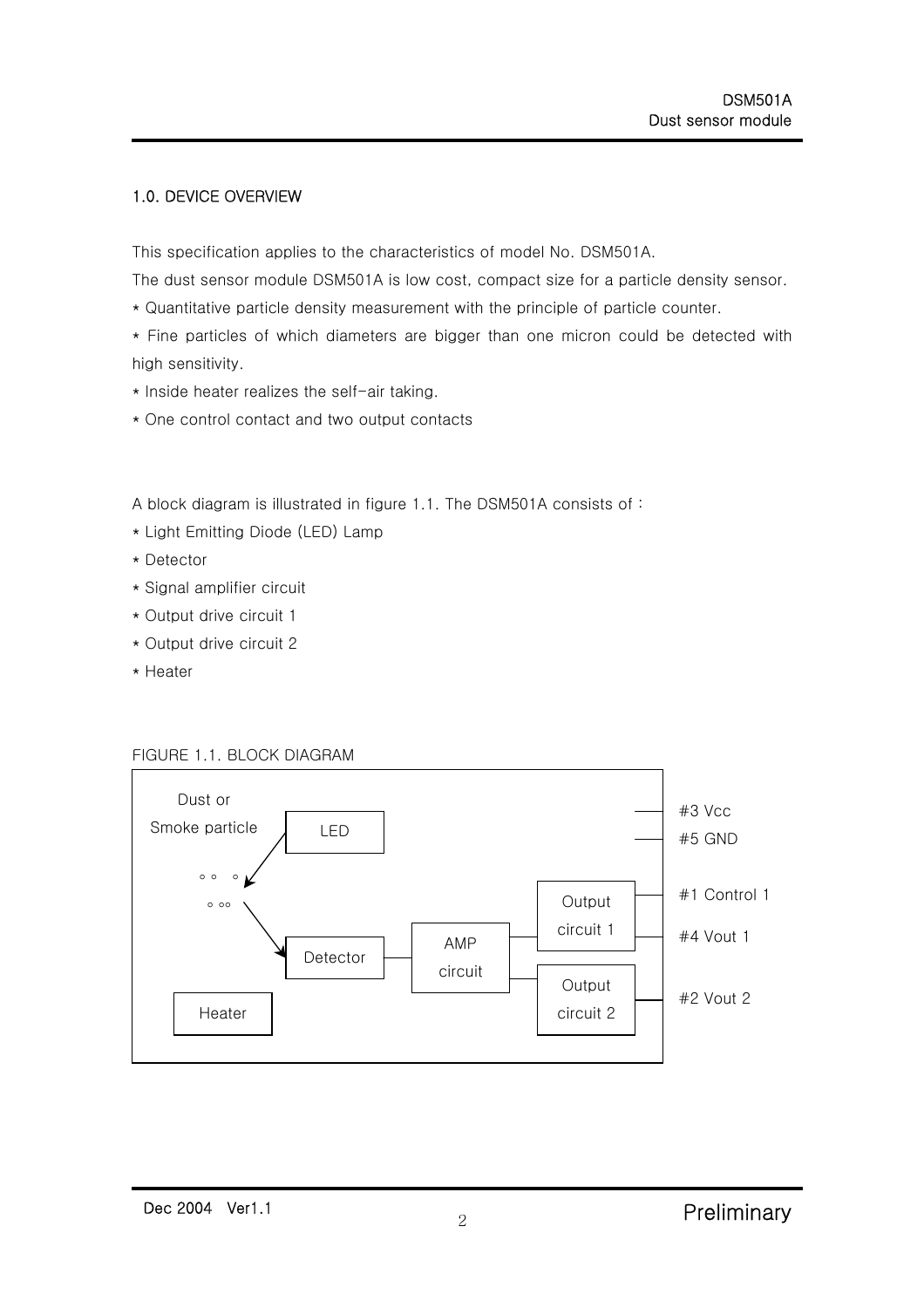| Pin number | Pin name  | Description           |
|------------|-----------|-----------------------|
| #1         | Control 1 | Vout 1 control        |
| #2         | Vout 2    | Vout 2 output         |
| #3         | Vcc       | Positive power supply |
| #4         | Vout 1    | Vout 1 output         |
| #5         | GND       | Ground                |

TABLE 1.1. PINOUT I/O DESCRIPTION

FIGURE 1.2. PIN ARRAY (component view)



The male and female connector's maker is LG cable in korea.

TABLE 1.2. CONNECTOR PART NUMBER

|        | Part No.                    | Description      |
|--------|-----------------------------|------------------|
| Male   | $GII - S - 5P - S2I 2 - FF$ | 2mm pitch, angle |
| Female | $GL-S-5S-S2C2$              | 2mm pitch        |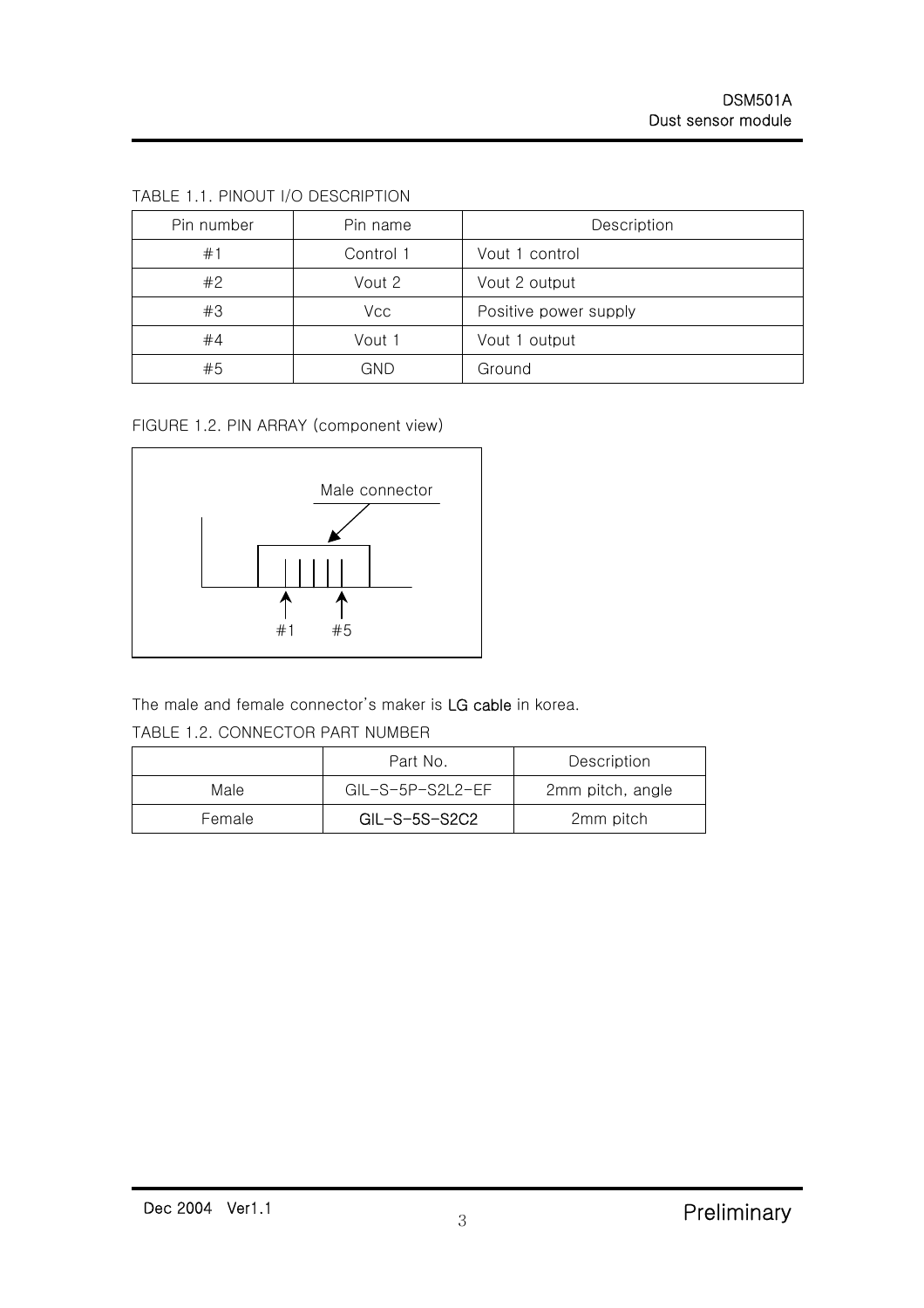# 2.0. CIRCUIT DESCRIPTION

This section gives a circuit description of the external connections and components of the DSM501A. The following connections and external components provide starting points for designs.

2.1. Vout 2

The Vout 2 is normal output port.

The sensitivity of Vout 2 pin is preset up. This port is detect particle which is over 1 micrometer.

2.2. Vout 1

Use this pin when sensitivity of Vout 2 is sensitive.

The sensitivity of Vout 1 is dull than Vout 2 about 2.5times. (Vout 1's sensitivity x 2.5times = Vout 2's sensitivity) It means size of particle is 2.5 micrometers.

Vout 1 is adjustable output. You can adjust to detecting level of particle size.

2.3. Control 1

This pin is adjustable sensitivity of Vout 1.

Use this pin when output of Vout 1 is not proper.

> How to control

Add a resistor between Control 1 pin and ground. And you can tune resistor's value. TABLE 2.1. RESISTOR VALUE

| Resistor value | Description                                     |  |  |  |
|----------------|-------------------------------------------------|--|--|--|
| open           | Preset sensitivity (over 2.5 micrometer)        |  |  |  |
| 100K           | Half sensitivity                                |  |  |  |
| 27K            | Equal sensitivity of Vout 2 (over 1 micrometer) |  |  |  |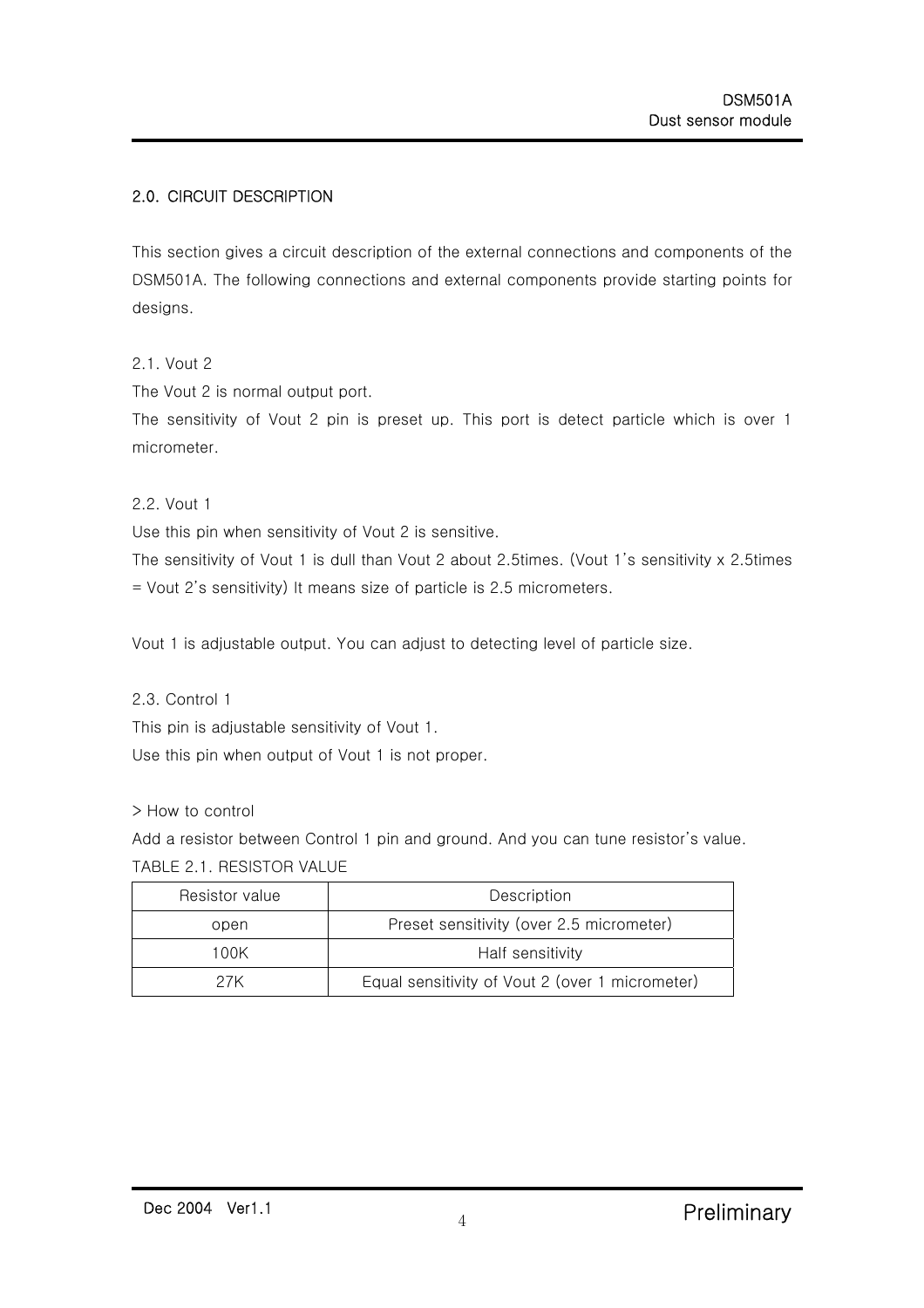# 3.0. APPLICATION

This section provides general information on application for the DSM501A.

#### 3.1. Heater

This module has a heater (resistor) to generate heat. Heat creates updraft (upward current of air) which draw air outside of the module into the module.

#### 3.2. Detect particle

This module is designed to detect the particle whose size is over one micrometer, which means it can detect cigarette smoke, house dust, tick, spore, pollen and mildew.

#### 3.3. Install

The dust sensor module DSM501A should be installed vertically and kept away from any artificial current of air by fans. In case it is used for air purifier of which fan located in front or rear part, we request it to be installed at ether side of the housing, not too much deep inside of the housing. Also need to have slit around the module so that air can come inside.

In addition, please pay attention to structure and placing location of the application to avoid any adhesive particle like oil, etc. to get into the module. If it sticks to optical part, malfunction may occur.

When inside of the module is moisturized, it does not keep its proper function. Please design the application so that moisturization of the module does not happen.

### 3.4. Lens

Lens needs to be cleaned depending on the condition. (once a six months) Cigarette tar on the lens should affect the sensitivity of the sensor. Wet one side of swab with water and rub the lens with it and then dry lens with the other end of swab.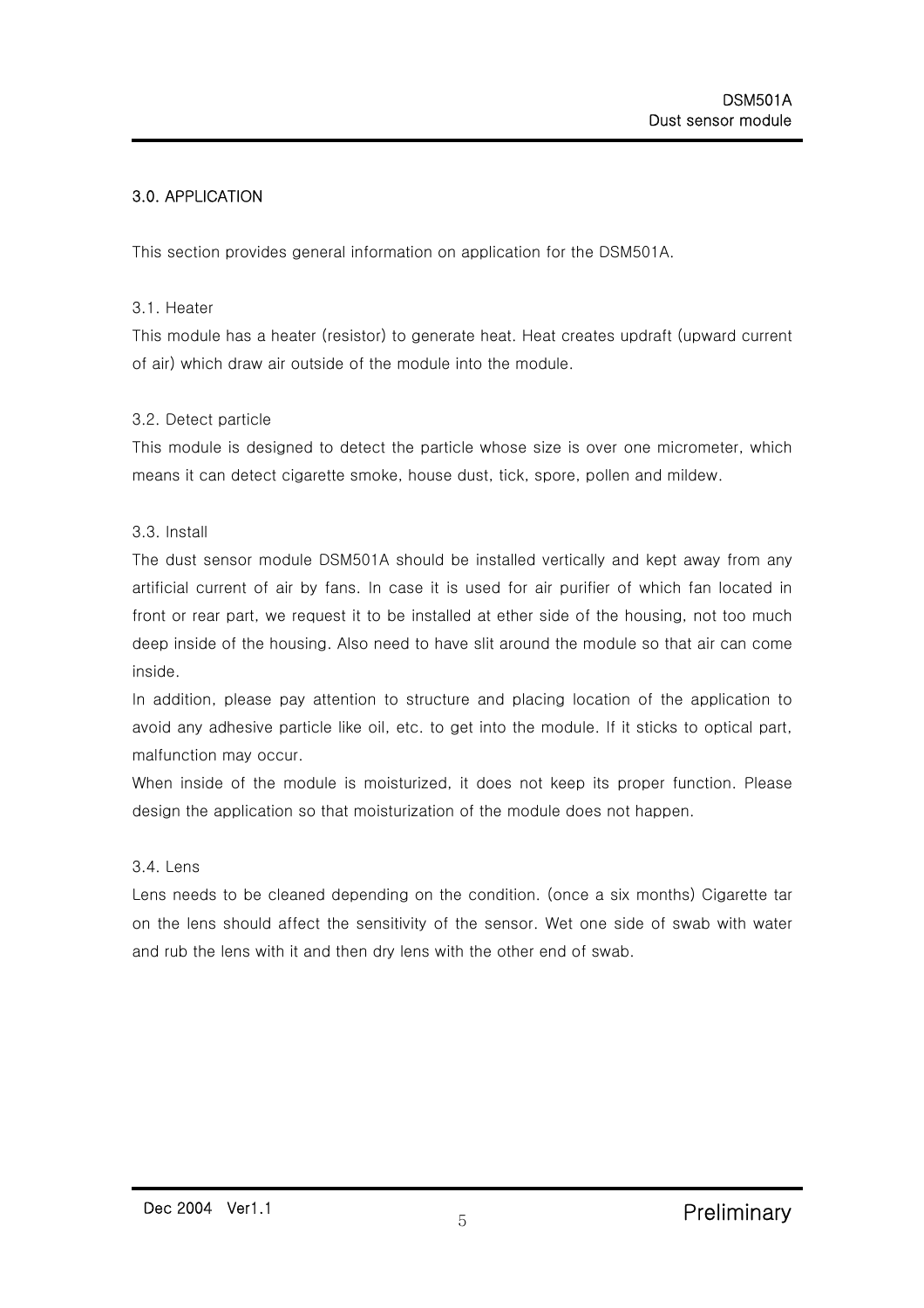# 4.0. ELECTRICAL CHARACTERISTIC

Vcc=5V, Ta=25℃

| Parameter                 | Symbol | Condition   | Min. | Tур. | Max. | Unit   |
|---------------------------|--------|-------------|------|------|------|--------|
| Vout 1, 2 at high $*1$    | Voh    | No particle | 4.0  | 4.3  |      |        |
| Vout 1, 2 at low $*^2$    | Vol    | Particle    |      | 0.7  | 1.0  |        |
| Supply current            | Icc.   |             |      |      | 90   | mA     |
| Time for stabilization *3 |        |             |      |      |      | minute |

\*1 : Vout 1 and Vout 2 are high state when not detect particle. (=clean room)

\*2 : Vout 1 and 2 are go to low state when detect particle.

\*3 : after the power turned on.

FIGURE 4.1. VOLTAGE VS CURRENT



FIGURE 4.2. VOLTAGE LOW RATIO VS PARTICLE



X-axis shows number of particles and y-axis shows output characteristics. Upper curve shows upper limit output characteristics and lower one shows lower limit.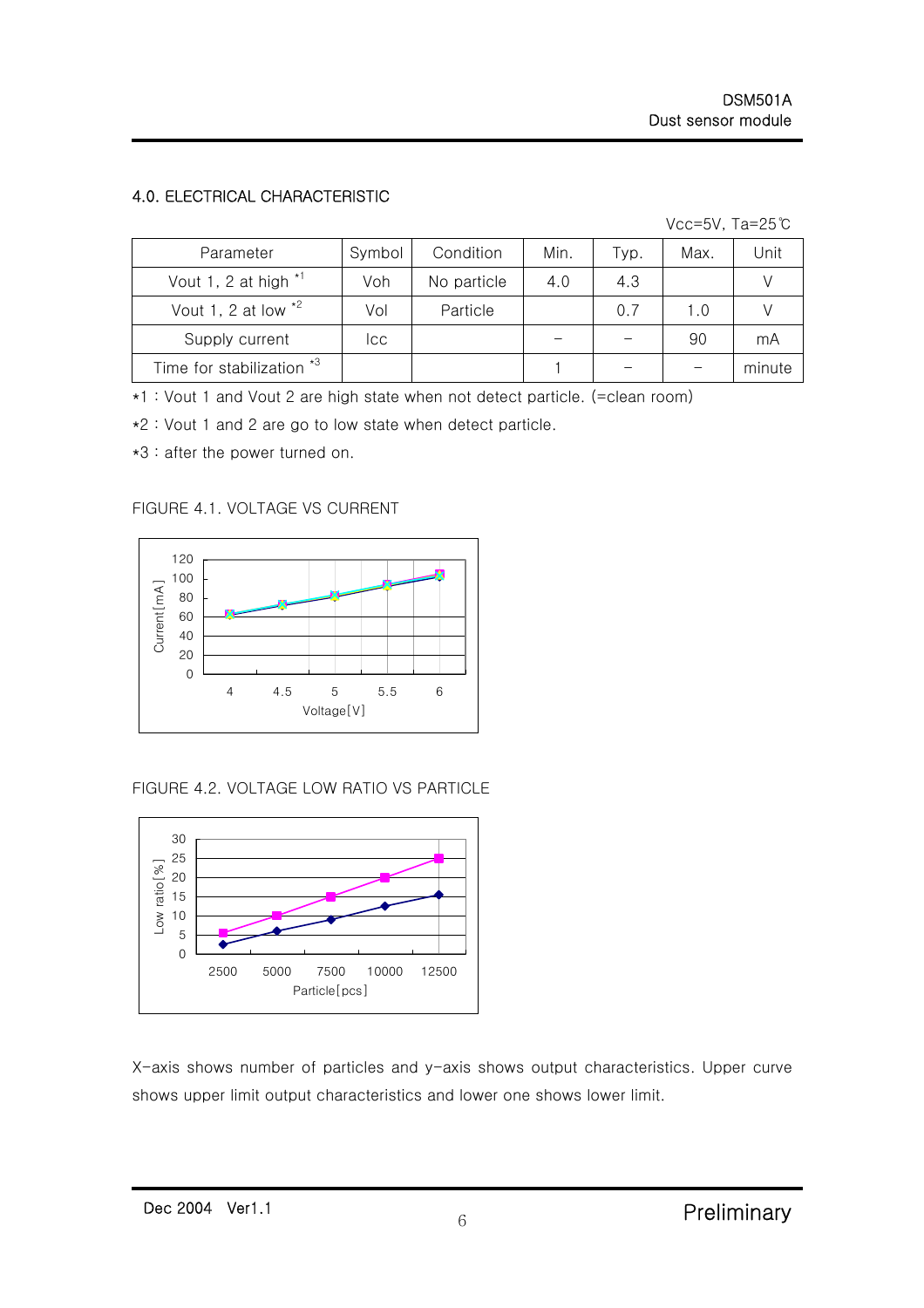## 5.0. PACKAGING INFORMATION

- 5.1. Package marking information
- 5.2. Package details

Package dimensions : W59 x H45 x D20 mm Weight : Approx. 24g

## 6.0. PRODUCT IDENTIFICATION SYSTEM

To order or obtain information, e.q., on pricing or delivery, refer to the listed sales office.



Sales & Support